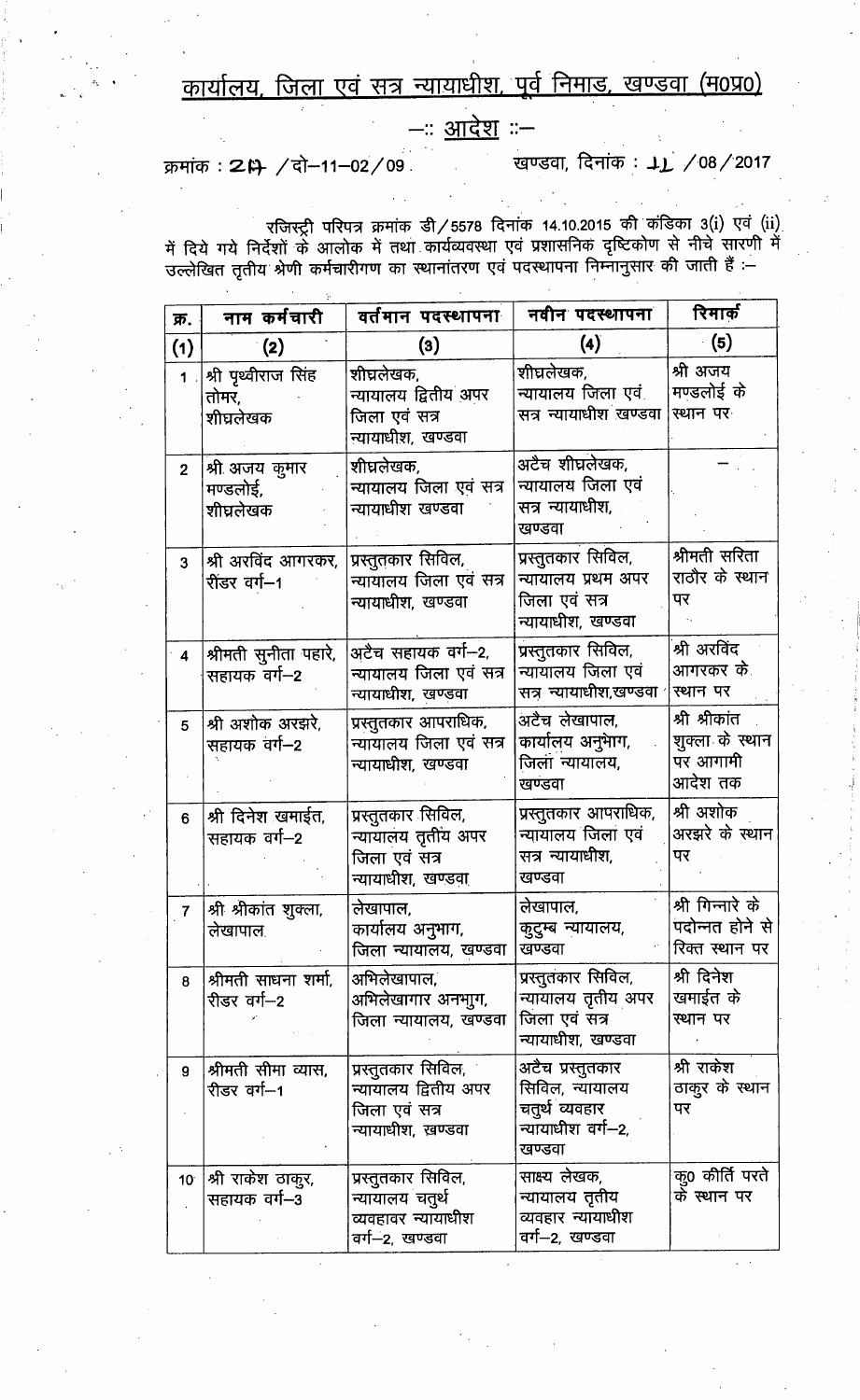| 2                |                                              |                                                                                    |                                                                                 |                                         |  |  |
|------------------|----------------------------------------------|------------------------------------------------------------------------------------|---------------------------------------------------------------------------------|-----------------------------------------|--|--|
| (1)              | (2)                                          | $\left(3\right)$                                                                   | $\left( 4\right)$                                                               | (6)                                     |  |  |
| 11               | श्रीमती बबीता<br>रायकवार,<br>सहायक वर्ग-3    | सहायक अभिलेखापाल,<br>अभिलेखागार अनुभाग,<br>खण्डवा                                  | आदेशिका लेखक,<br>न्यायालय षष्ठम<br>व्यवहार न्यायाधीश<br>वर्ग--1, खण्डवा         | रिक्त स्थान पर                          |  |  |
| 12 <sup>°</sup>  | श्रीमती सरिता राठौर,<br>सहायक वर्ग--3        | प्रस्तुतकार सिविल,<br>न्यायालय प्रथम अपर<br>जिला एवं सत्र<br>न्यायाधीश, खण्डवा     | आदेशिका लेखक,<br>न्यायालय प्रथम अपर<br>जिला एवं सत्र<br>न्यायाधीश, खण्डवा       | रिक्त स्थान पर                          |  |  |
| 13               | श्री शशिकांत कण्डारे,<br>रीडर वर्ग--1        | प्रस्तुतकार आपराधिक,<br>न्यायालय द्वितीय अपर<br>जिला एवं सत्र<br>न्यायाधीश, खण्डवा | अटैच अभिलेखापाल,<br>अभिलेखागार अनुभाग,<br>जिला न्यायालय,<br>खण्डवा              | श्रीमती साधना<br>शर्मा के स्थान<br>पर   |  |  |
| 14               | श्री शक्ति सिंह राठौर,<br>सहायक वर्ग--3      | प्रस्तुतकार आपराधिक,<br>न्यायालय तृतीय व्यवहार<br>न्यायाधीश वर्ग-2,खण्डवा          | सहायक अभिलेखापाल,<br>अभिलेखागार अनुभाग,<br>खण्डवा                               | श्रीमती बबीता<br>रायकवार के<br>स्थान पर |  |  |
| 15 <sub>15</sub> | श्रीमती शकुन<br>मुलतकर,<br>रीडर वर्ग—1       | सांख्यिकीय लिपिक,<br>कार्यालय अनुभाग,<br>खण्डवा                                    | अटैच प्रस्तुतकार<br>आपराधिक, न्यायालय<br>तृतीय व्यवहार न्याया.<br>वर्ग-2,खण्डवा | श्री शक्ति सिंह<br>राठौर के स्थान<br>पर |  |  |
| 16 <sup>°</sup>  | श्री सुधीर जोशी,<br>रीडर वर्ग-2              | डी.एस.ए. / कम्प्यूटर<br>अनुभाग, जिला न्यायालय,<br>खण्डवा                           | अटैच सांख्यिकीय<br>लिपिक, कार्यालय<br>अनुभाग, खण्डवा                            | श्रीमती मुलतकर<br>के स्थान पर           |  |  |
| 17 <sup>2</sup>  | श्रीमती सुषमा साकले,<br>सहायक वर्ग- 3        | सहायक सांख्यिकीय<br>लिपिक, कार्यालय<br>अनुभाग, खण्डवा                              | अटैच संहायक वर्ग—3,<br>कार्यालय अनुभाग,<br>खण्डवा                               |                                         |  |  |
|                  | 18  श्री सैय्यद आसिम<br>अली,<br>सहायक वर्ग—3 | सहायक वर्ग-3, केन्द्रीय<br>पंजीयन केन्द्र, नजारत<br>अनुभाग, खण्डवा                 | सहायक सांख्यिकीय<br>लिपिक, कार्यालय<br>अनुभाग, खण्डवा                           | श्रीमती सुषमा<br>साकले के<br>स्थान पर   |  |  |
| 19               | श्रीमती योगिता<br>सोलंकी.<br>सहायक वर्ग--3   | साक्ष्य लेखक,<br>न्यायालय द्वितीय अपर<br>जिला एवं सत्र<br>न्यायाधीश, खण्डवा        | सहायक वर्ग—3,<br>केन्द्रीय पंजीयन केन्द्र,<br>नजारत अनुभाग,<br>खण्डवाः          | श्री सैय्यद<br>आसिम अली के<br>स्थान पर  |  |  |
| 20               | कु. कीर्ति परते,<br>सहायक वर्ग-3             | साक्ष्य लेखक, न्यायालय<br>तृतीय व्यवहार न्यायाधीश<br>वर्ग--2, खण्डवा               | प्रतिलिपिकार,<br>प्रतिलिपि अनुभाग,<br>जिला न्यायालय,<br>खण्डवा                  |                                         |  |  |
| 21               | श्री रविन्द्र उईके,<br>सहायक वर्ग--2         | अटैच सहायक वर्ग—2,<br>न्यायालय व्यवहार<br>न्यायाधीश वर्ग—1, हरसूद                  | अटैच साक्ष्य लेखक,<br>न्यायालय व्यवहार<br>न्यायाधीश वर्ग—१,<br>हरसूद            | श्री वैभव दुबे के<br>स्थान पर           |  |  |
| 22 <sub>2</sub>  | श्री वैभव दुबे,<br>सहायक वर्ग--3             | साक्ष्य लेखक, न्यायालय<br>व्यवहार न्यायाधीश<br>वर्ग—1, हरसूद                       | अटैच सहायक वर्ग--3,<br>न्यायालय व्यवहार<br>न्यायाधीश वर्ग--1,<br>हरसूद          |                                         |  |  |
| 23               | मो. अजमल खान,<br>सहायक वर्ग--3               | सहायक अभिलेखापाल,<br>अभिलेखागार अनुभाग,<br>हरसूद                                   | आदेशिका लेखक,<br>न्यायालय व्यवहार<br>न्यायाधीश वर्ग-1,<br>हरसूद                 | श्री राजेश<br>वास्कले के<br>स्थान पर    |  |  |

 $\frac{1}{4}$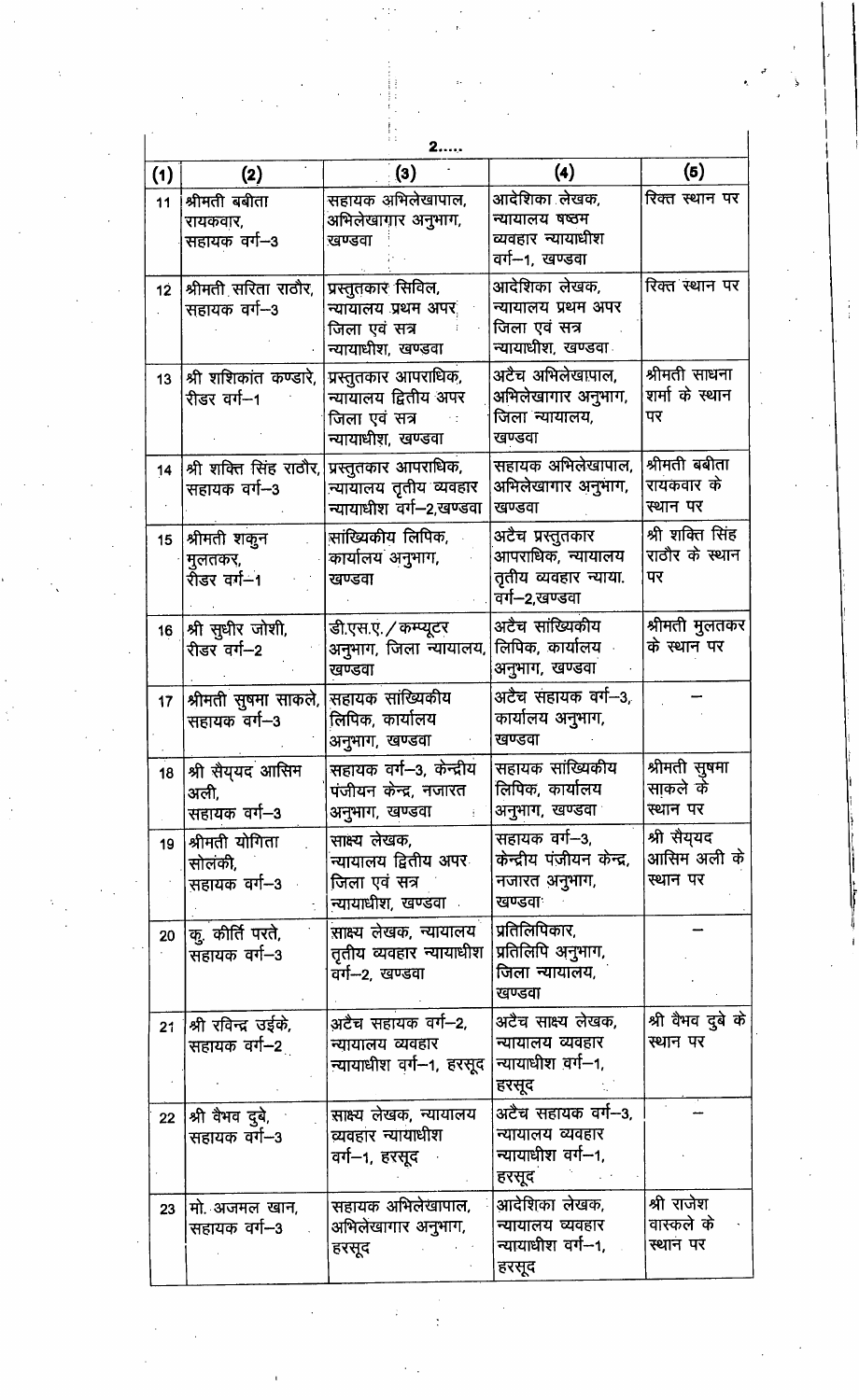| (1) | (2)                                                                        | (3)                                                          | $\left( 4\right)$                                           | (5)                                    |  |  |
|-----|----------------------------------------------------------------------------|--------------------------------------------------------------|-------------------------------------------------------------|----------------------------------------|--|--|
| 24  | श्री राजेश वास्कले,<br>सहायक वर्ग–3                                        | आदेशिका लेखक,<br>न्यायालय व्यवहार<br>न्यायाधीश वर्ग-1, हरसूद | सहायक अभिलेखापाल,<br>अभिलेखागार अनुभाग,<br>हरसूद            | मो. अजमल<br>खान के स्थान<br>पर         |  |  |
| 25  | $ \hspace{.04cm}\mathsf{st}\hspace{.02cm} $ श्री दिनेश राठौर,<br>शीघ्रलेखक | शीघ्रलेखक, न्यांयालय<br>तृतीय अपर जिला<br>न्यायाधीश, खण्डवा  | शीघ्रलेखक, न्यायालय<br>चतुर्थ अपर जिला<br>न्यायाधीश, खण्डवा | श्रीमती सविता<br>नामदेव के<br>स्थान पर |  |  |
| 26  | श्रीमती सविता<br>नामदेव, शीघ्रलेखक                                         | शीघ्रलेखक, न्यायालय<br>चतुर्थ अपर जिला<br>न्यायाधीश, खण्डवा  | शीघ्रलेखक, न्यायालय<br>तृतीय अपर जिला<br>न्यायाधीश, खण्डवा  | श्री दिनेश<br>राठौर के स्थान<br>पर     |  |  |
| 27  | श्री दुर्गेश मिश्रा,<br>रीडर वर्ग-1                                        | जिला नाजिर.<br>नजारत अनुभाग,<br>जिला न्यायालय, खण्डवा        | अटैच प्रधान<br>प्रतिलिपिकार,<br>प्रतिलिपि अनुभाग,<br>खण्डवा | श्री मनोज<br>कुलकर्णी के<br>ख्यान पर   |  |  |
| 28  | श्री मनोज कुलकर्णी,<br>सहायक वर्ग-2                                        | प्रधान प्रतिलिपिकार,<br>प्रतिलिपि अनुभाग,<br>खण्डवा          | जिला नाजिर,<br>नजारत अनुभाग,<br>जिला न्यायालय,<br>खण्डवा    | श्री दुर्गेश मिश्रा<br>के स्थान पर     |  |  |

<u>टीप</u> :--

श्री अशोक अरझरे, सहायक वर्ग--2 आगामी आदेश तक अटैच लेखापाल, जिला 01. न्यायालय, खण्डवा के पद का कार्य संपादित करेंगे।

श्री अजय कुमार मण्डलोई, शीघ्रलेखक आगामी आदेश तक न्यायालय जिला एवं सत्र 02. न्यायाधीश, खण्डवा के न्यायालय में कार्य संपादित करेंगे।

श्री सुधीर जोशी, डी0एस0ए0 / कम्प्यूटर अनुभाग, जिला न्यायालय, खण्डवा कम्प्यूटर 03. हार्डवेयर/उपकरणों से संबंधित समस्त प्रभारों श्री सुशील सोनी, रीडर वर्ग-1, केन्द्रीय पंजीयन केन्द्र, जिला न्यायालय, खण्डवा को सौंपेगें। उक्त कार्य में श्री अक्षय गुप्ता, सेल अमीन सहयोग प्रदान करेंगे।

श्रीमती सरिता राठौर, आदेशिका लेखक, न्यायालय प्रथम अपर जिला एवं सत्र न्यायाधीश, 04. खण्डवा उक्त पद के कार्य के अतिरिक्त न्यायालय चतुर्थ अपर जिला न्यायाधीश, खण्डवा एवं प्र.व्य.न्या.वर्ग-2, खण्डवा के आदेशिका लेखक के पद का कार्य भी संपादित करेंगी।

श्रीमती बबीता रायकवार, आदेशिका लेखक, न्यायालय पष्ठम व्यवहार न्यायाधीश वर्ग-1, खण्डवा उक्त पद के कार्य के अतिरिक्त न्यायालय तृतीय व्य.न्या.वर्ग-2 / चतुर्थ व्य.न्या. वर्ग-2/प्र.व्य.न्या.वर्ग-2 के द्वितीय अतिरिक्त न्यायाधीश, खण्डवा के आदेशिका लेखक के पद का कार्य भी संपादित करेंगी।

06.

05.

स्थानांतरण से प्रभावित कर्मचारीगण अपने नवीन पद का दिनांक 21.08.2017 तक अनिवार्य रूप से कार्यभार ग्रहण करें।

> (एस0एस0 र्र्षयंशी) जिला एवं सत्र न्यायाधीश, पर्व निमाड, खण्डवा (म0प्र0)

 $\mathbf{I}$